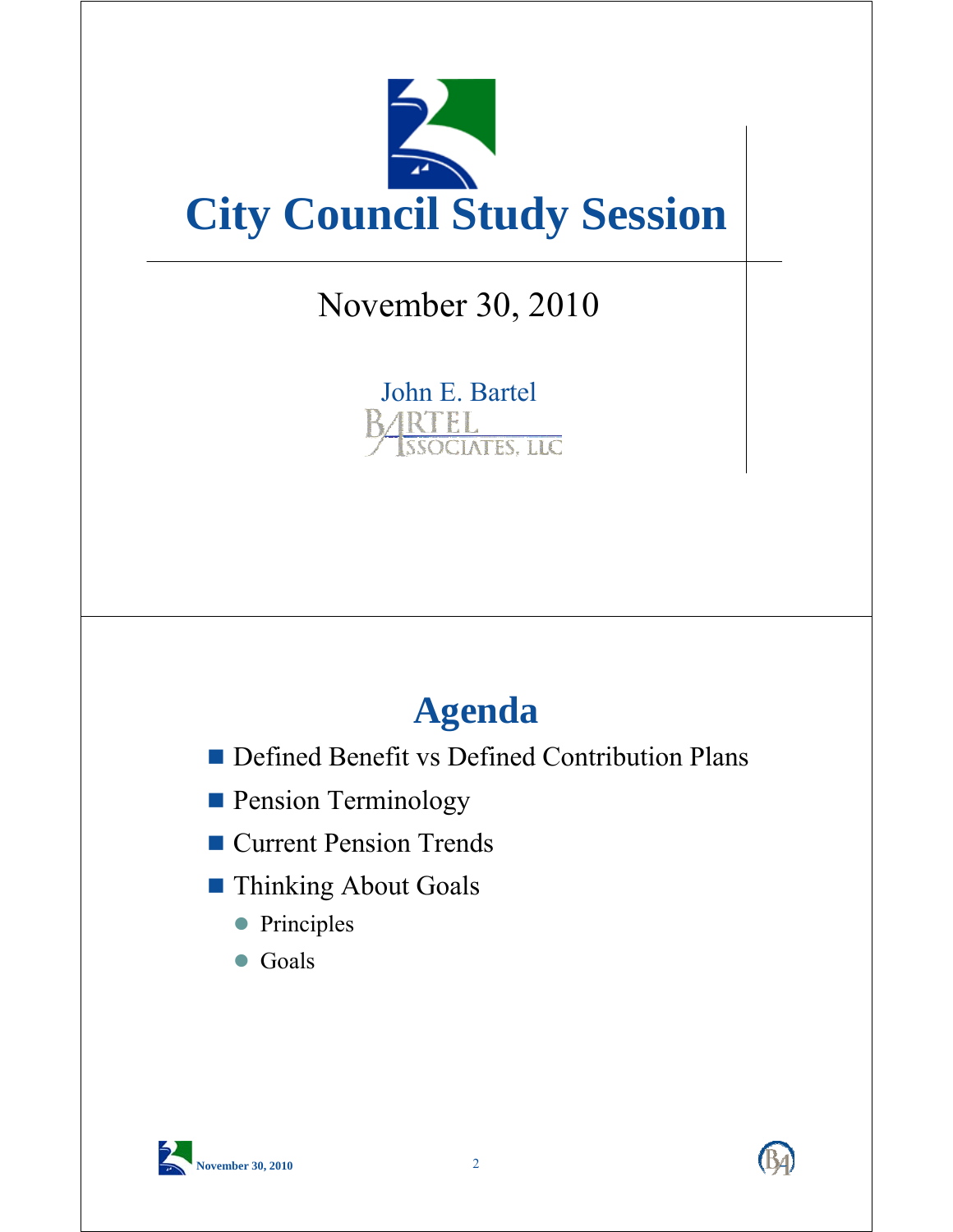

- Public Sector 457 Plan
- Private Sector  $401(k)$  Plan

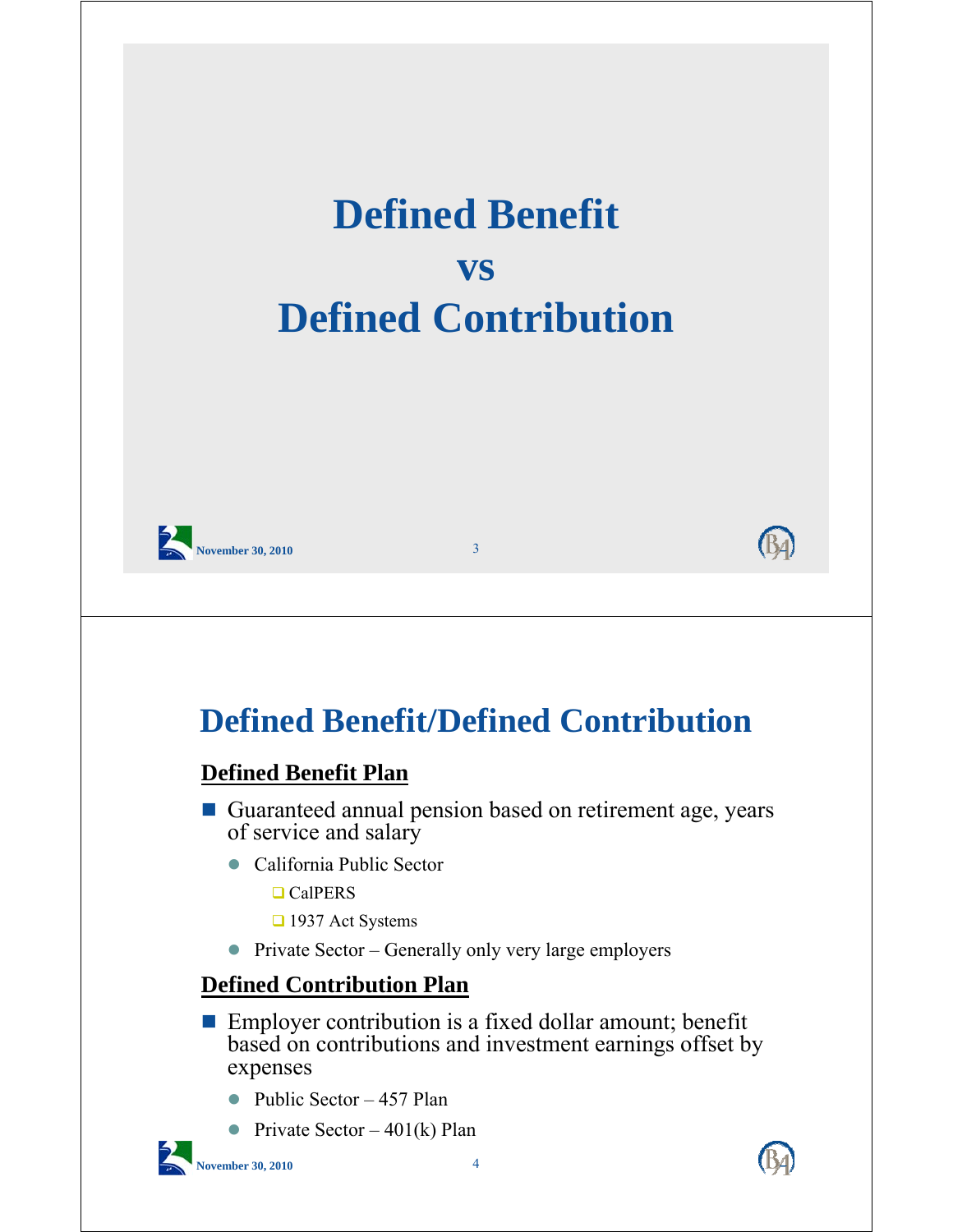## **Defined Benefit/Defined Contribution**

| <b>Defined Contribution</b><br><b>Plan</b>                                  |                                                                  | <b>Defined Benefit</b><br><b>Plan</b>              |  |  |  |  |  |
|-----------------------------------------------------------------------------|------------------------------------------------------------------|----------------------------------------------------|--|--|--|--|--|
| Contribution                                                                | What is "Defined"?                                               | <b>Benefit</b>                                     |  |  |  |  |  |
| Amount paid to<br>employee<br>each year                                     | What is the<br>"Contribution" as<br>employees render<br>service? | Whatever is necessary to fund<br>promised benefits |  |  |  |  |  |
| Balance of accumulated<br>contributions (including)<br>investment earnings) | What is the "Benefit"<br>provided?                               | Amount paid to<br>former employee<br>each year     |  |  |  |  |  |
| <b>Who Accepts</b><br><b>Risk &amp; Reward</b>                              |                                                                  |                                                    |  |  |  |  |  |
| Employee                                                                    | <b>Inflation</b>                                                 | Employer                                           |  |  |  |  |  |
| Employee                                                                    | <b>Mortality</b>                                                 | Employer                                           |  |  |  |  |  |
| Employee                                                                    | <b>Investment Return</b>                                         | Employer                                           |  |  |  |  |  |
| Employee                                                                    | <b>Retirement</b>                                                | Employer                                           |  |  |  |  |  |





## **Terminology**



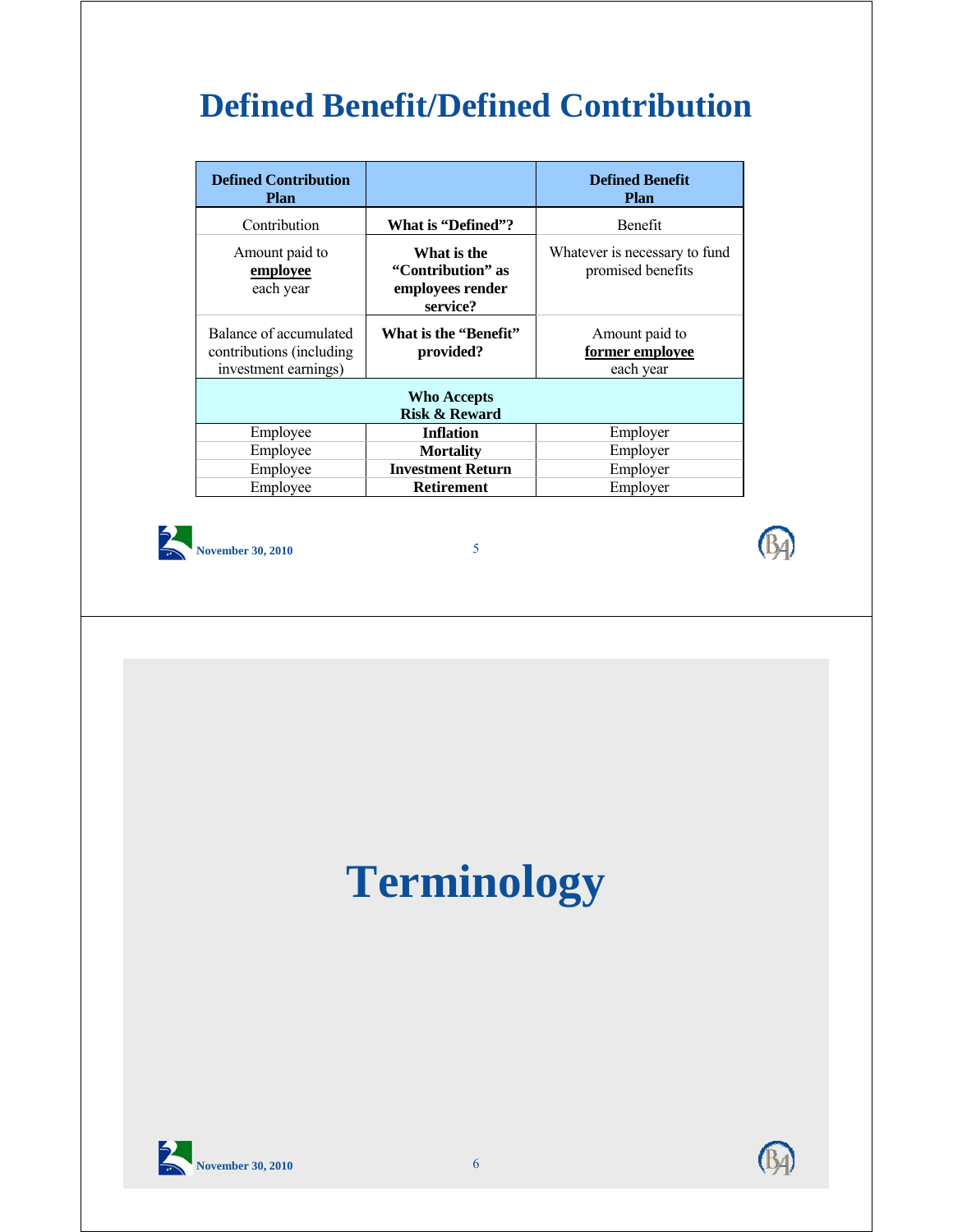## **Pension Terminology (cont.)**

**Vested Right**: As determined by CA Supreme Court

- Generally believed members have three contractual rights:
	- Right to payment of promised benefits:
		- $\Box$  Employee must be eligible to continue earning benefit formula in place when hired.
		- $\Box$  Cannot be reduced or eliminated unless traded for something of equal or greater value.
		- □ Individual right, can not be negotiated away.
	- Obligation of the employer to fund the benefits
	- Obligation of the employer to provide an actuarially sound retirement fund

 $\blacksquare$  Check with City Attorney



**Pension Terminology (cont.)**

#### **CalPERS Retirement formulas**

- **Options vary based on** 
	- Type of employer [State, School, Local Public Agency]
	- Occupation [Miscellaneous, Safety]
	- Contract between Agency and CalPERS
- Benefit is Product of 3 things :
	- Benefit factor at retirement age
	- City service
	- Average Earnings: highest year or average of the highest 3 years



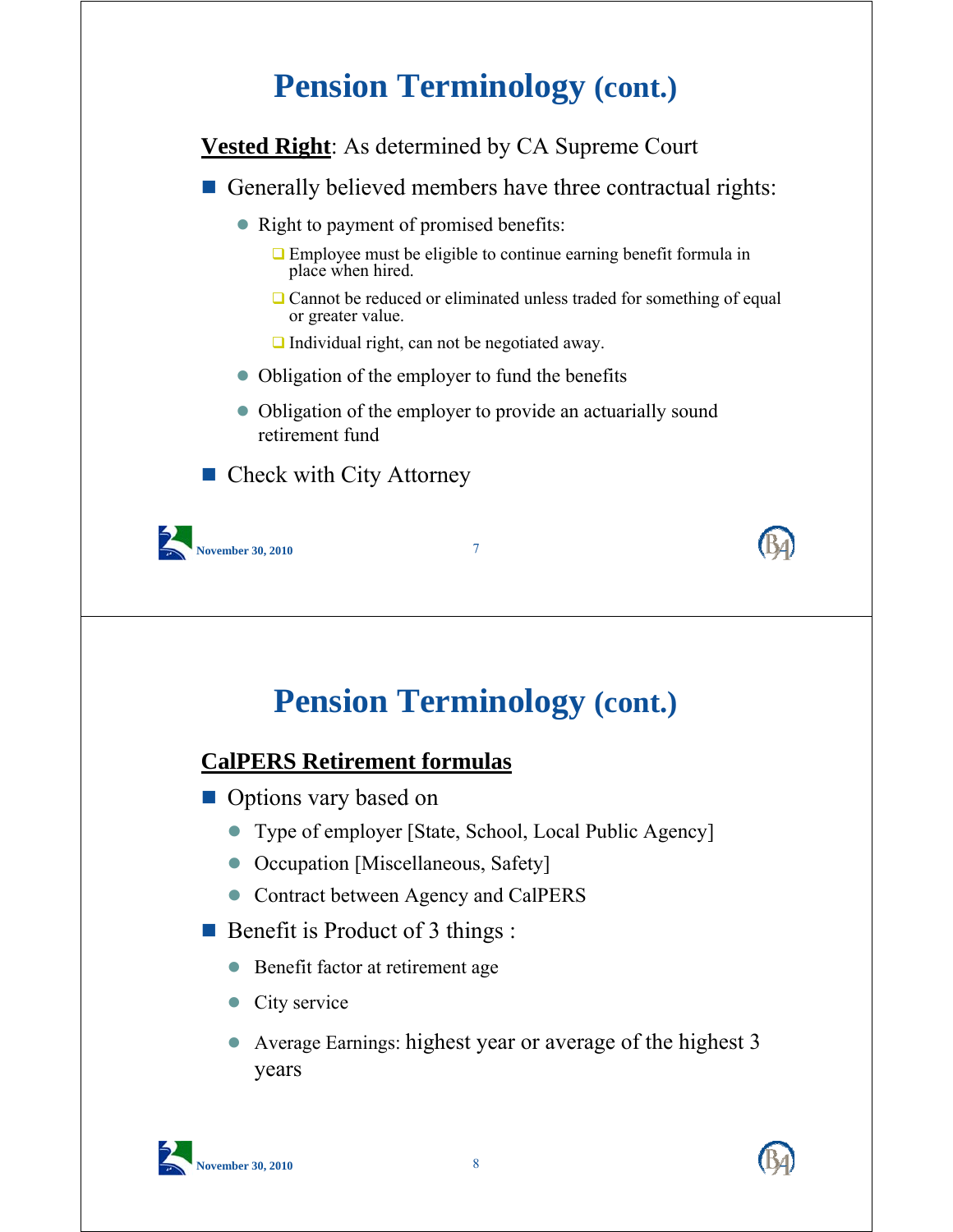

## **Miscellaneous (CalPERS)**

| <u>Age</u> | $1.5\% @ 65$                    | $2\% @ 60$ | $2\% @ 55$ | $2.5\% @ 55$ | 2.7%@55 | 3%@60  |
|------------|---------------------------------|------------|------------|--------------|---------|--------|
| 50         | $0.500\%$                       | 1.092%     | 1.426%     | 2.000%       | 2.000%  | 2.000% |
| 51         | 0.567%                          | 1.156%     | 1.522%     | 2.100%       | 2.140%  | 2.100% |
| 52         | 0.633%                          | 1.224%     | 1.628%     | 2.200%       | 2.280%  | 2.200% |
| 53         | $0.700\%$                       | 1.296%     | 1.742%     | 2.300%       | 2.420%  | 2.300% |
| 54         | 0.767%                          | 1.376%     | 1.866%     | 2.400%       | 2.560%  | 2.400% |
| 55         | 0.833%                          | 1.460%     | 2.000%     | 2.500%       | 2.700%  | 2.500% |
| 56         | $0.900\%$                       | 1.552%     | 2.052%     | 2.500%       | 2.700%  | 2.600% |
| 57         | 0.967%                          | 1.650%     | 2.104%     | 2.500%       | 2.700%  | 2.700% |
| 58         | 1.033%                          | 1.758%     | 2.156%     | 2.500%       | 2.700\% | 2.800% |
| 59         | 1.100%                          | 1.874%     | 2.210%     | 2.500%       | 2.700%  | 2.900% |
| 60         | 1.167%                          | 2.000%     | 2.262%     | 2.500%       | 2.700%  | 3.000% |
| 61         | 1.233%                          | 2.134%     | 2.314%     | 2.500%       | 2.700%  | 3.000% |
| 62         | 1.300%                          | 2.272%     | 2.366%     | 2.500%       | 2.700%  | 3.000% |
| 63         | 1.367%                          | 2.418%     | 2.418%     | 2.500%       | 2.700%  | 3.000% |
| 64         | 1.433%                          | 2.418%     | 2.418%     | 2.500%       | 2.700%  | 3.000% |
| 65         | 1.500%                          | 2.418%     | 2.418%     | 2.500%       | 2.700%  | 3.000% |
|            | <b>Member Contribution Rate</b> |            |            |              |         |        |
|            | $2\%$                           | 7%         | 7%         | 8%           | 8%      | 8%     |
|            | <b>November 30, 2010</b>        |            | 10         |              |         |        |

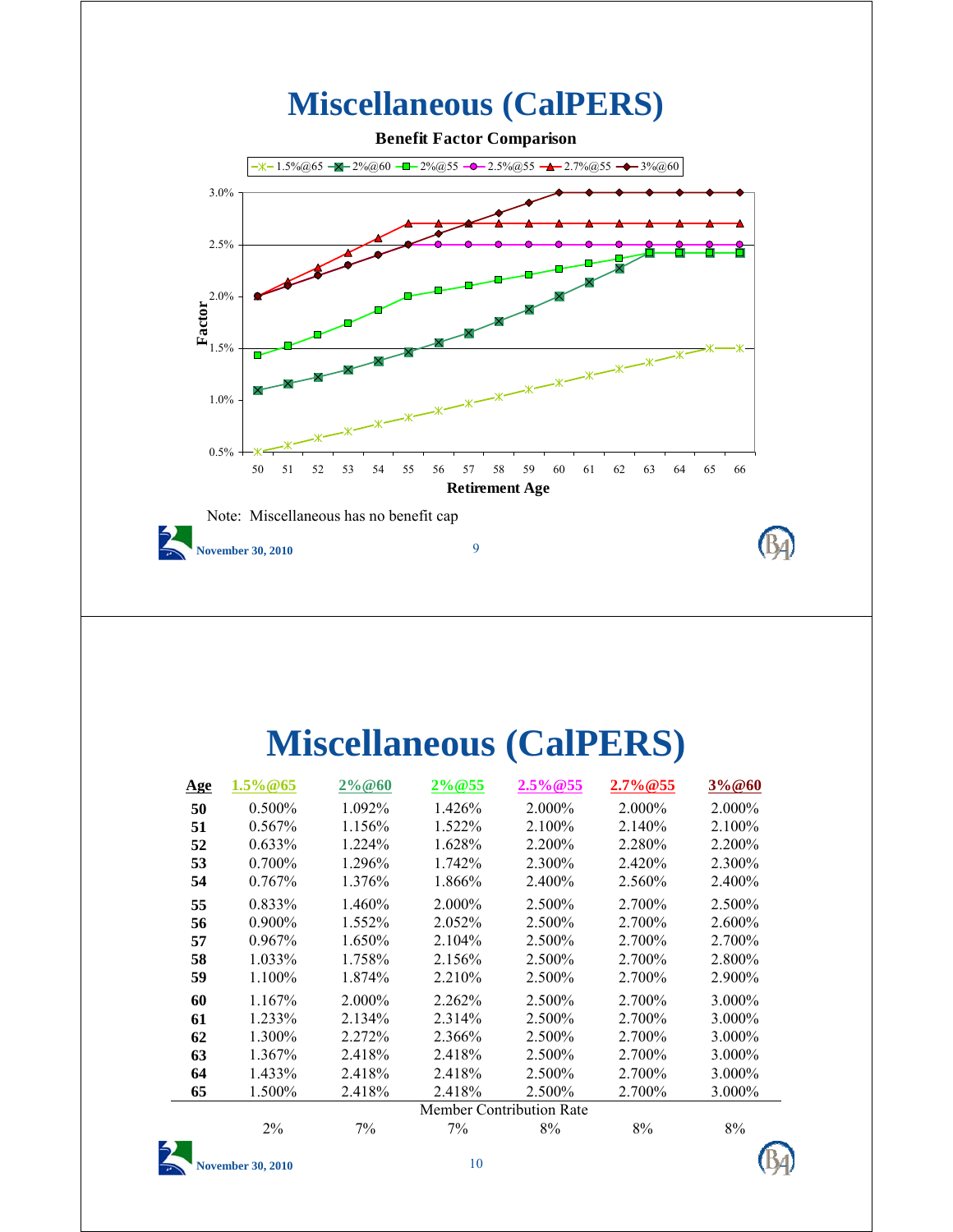## **Pension Terminology (cont.)**

#### **Contribution Rate**

■ Sum of the "Normal Cost" and "Amortization"

#### **Normal Cost**

- "Value" of benefits earned by active employees during current fiscal year
- $\blacksquare$  Employee & Employer component
- Normally stable from year-to-year

#### **Amortization**

- Current year payment of short fall (or excess of ) assets compared to liability
- Can fluctuate from year to year



## **CalPERS Retirement Cost**



\* Some or all of the employee rate may be paid by the employer



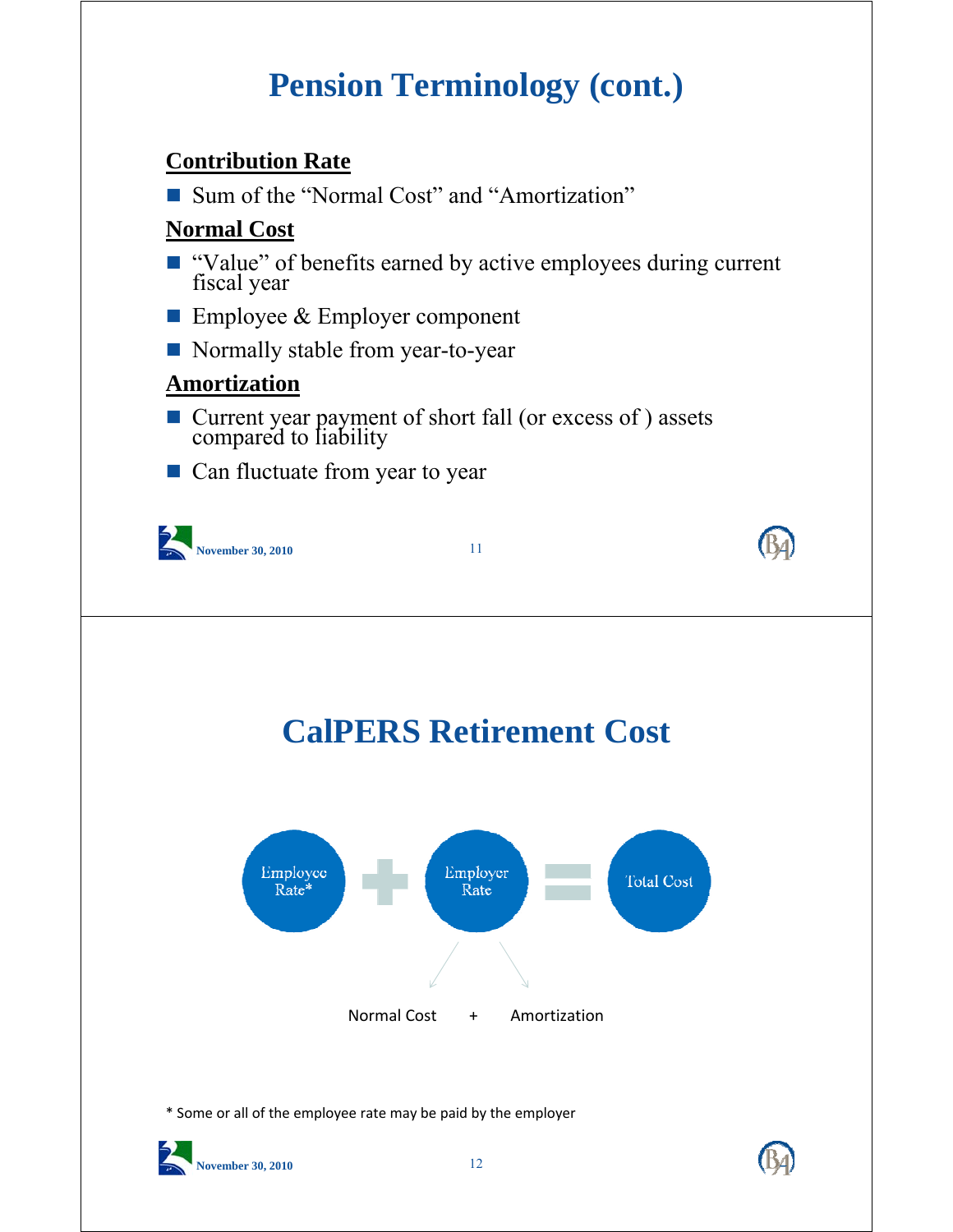



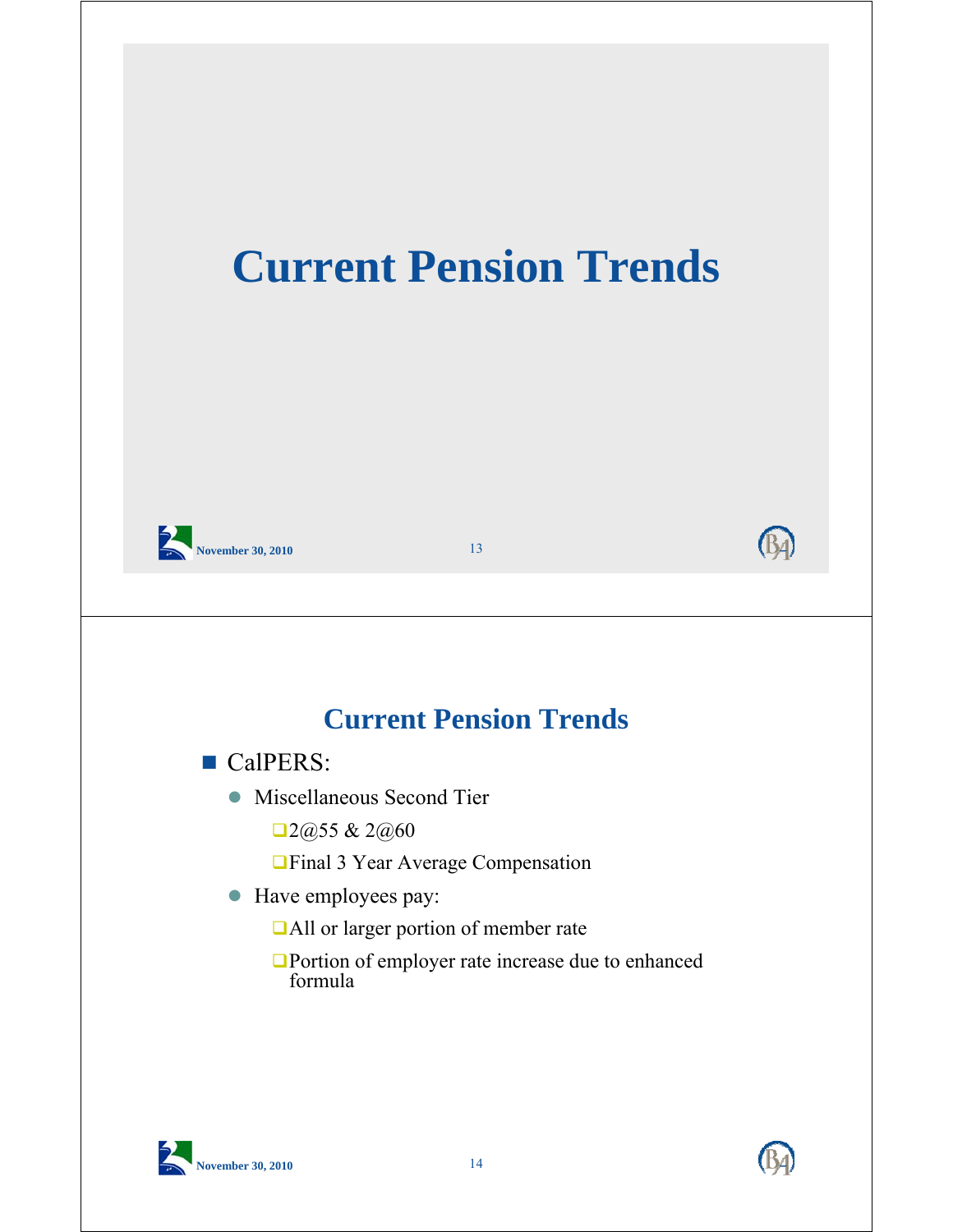## **November 30, 2010** 15 **Current Pension Trends** Non-CalPERS Public Sector: • Some, more creative, formulas, e.g. Orange County • Have employees pay: All or larger portion of member rate **Portion of employer rate increase due to enhanced** formula Non-CalPERS Public Sector: • Some, more creative, formulas, e.g. Orange County Have employees pay: ■All or larger portion of member rate ■Portion of employer rate increase due to enhanced formula **Current Pension Trends Private Sector:** • Generally Larger/union based employers retained Defined Benefit Plans **□Smaller/non-union based employers moved to** Defined Contribution Plans

- Movement from Defined Benefit to Defined Contribution Plans
	- $\Box$  Easier to explain
	- **□**Regulatory environment
	- **Accounting rules**
	- $\Box$ Predictable costs



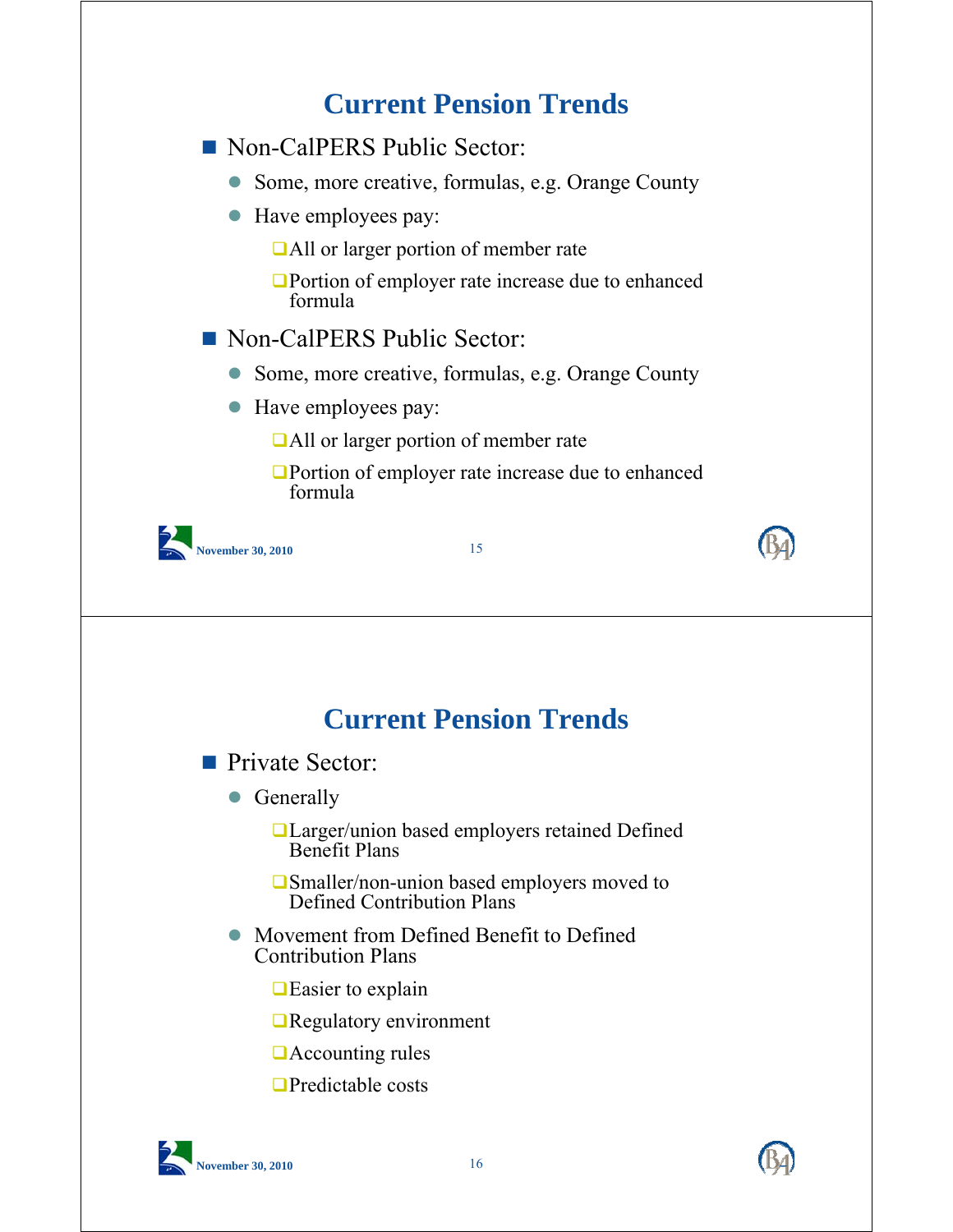# **November 30, 2010** 17 **Current Pension Trends** ■ What changes is CalPERS looking at? • Continued recognition of 6/30/09 asset losses **Investment return**  $\Box$  Currently  $7\frac{3}{4}\%$  $\Box$  Like decrease to 7½% or 7¼% O Rates will increase  $\approx$ 2 percentage points for each ¼% investment return decrease **November 30, 2010** 18 **League of California Cities**



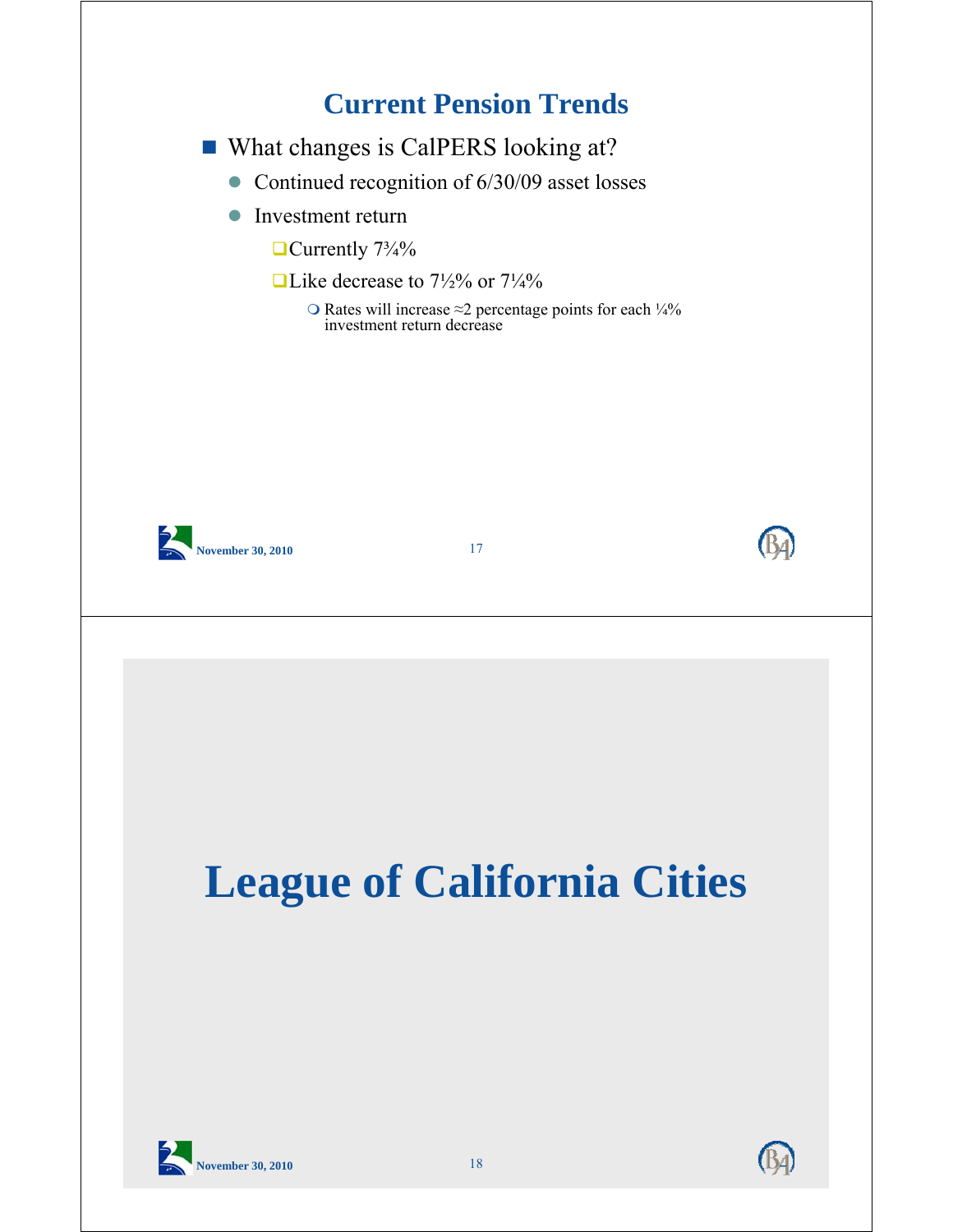## **League of California Cities Recommended General Pension Reform Principles**

#### *"Any serious discussion of public pension reform must begin with a set of principles/goals…."*

**Primary Goal – Provide full-career employees** with benefits that maintain standard of living into retirement

 $\blacksquare$  Set benefit level:

- Fair & adequate and
- Fiscally sustainable for employers and taxpayers
- Base all pension benefits on proper actuarial work



**League of California Cities Recommended General Pension Reform Principles (cont)**

- View pensions in context of overall compensation. Changes in retirement benefits must be evaluated in concert with other compensation.
- Maintain reciprocity
- Address perceived abuses: Plans resulting in benefits that are higher than necessary
- $\blacksquare$  Managing pensions is shared responsibility between:
	- System
	- Employees
	- Employers



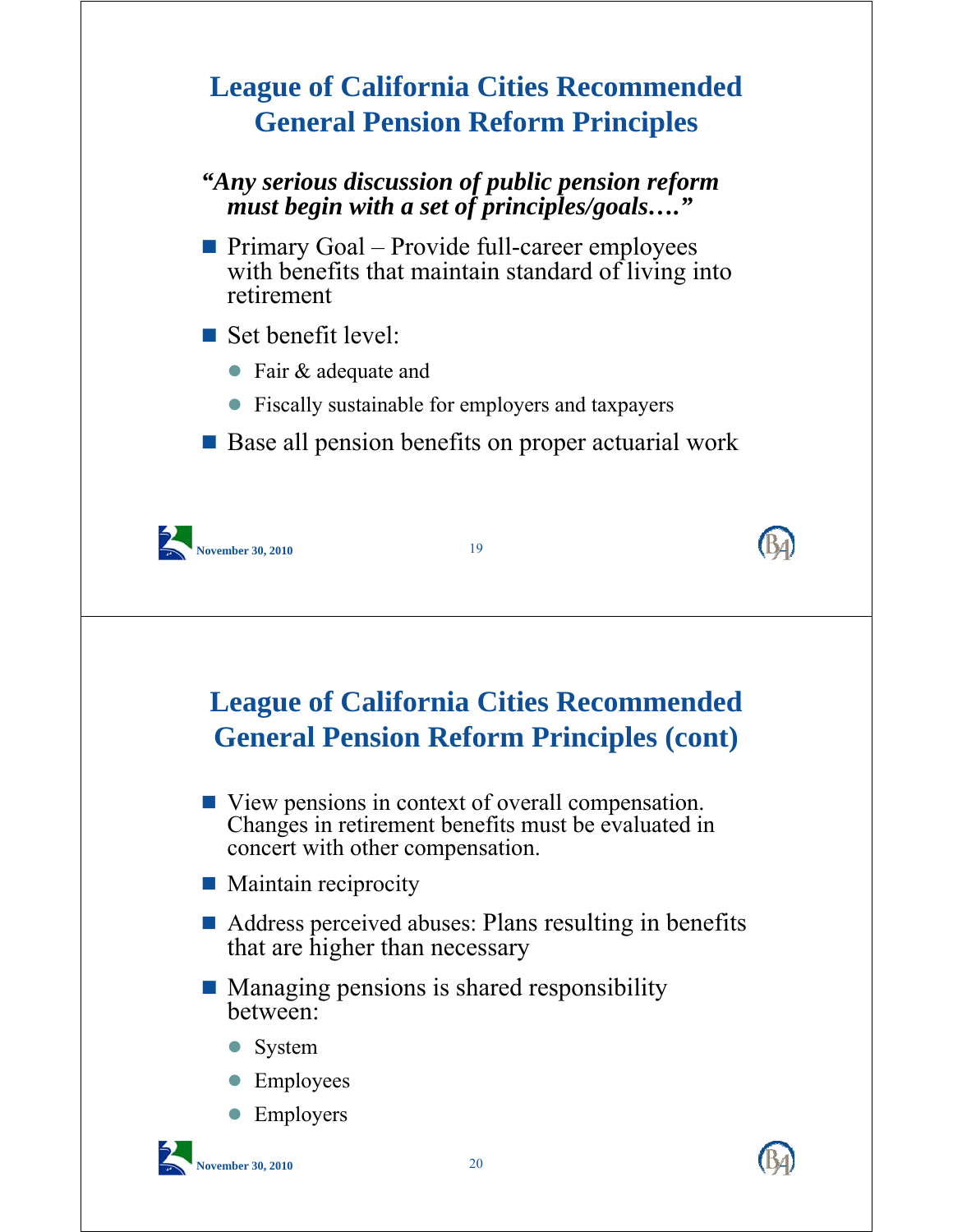## **League of California Cities Reform Recommendations**

- Maintain defined benefit plan as central benefit
- Rollback/repeal excessive benefit plans
- $\blacksquare$  Benefit formulas
	- Miscellaneous
		- $\Box$  2% @55 offset by 50% of Social Security
		- $\Box$  100% cap
	- Average of highest 3 years





- Alternatives to defined benefit for non-career job classifications
- Give employers flexibility to determine when part-time employees are entitled to pension benefits
- $\blacksquare$  Rate volatility
	- Keep within reasonable distance of normal cost
	- Establish reserve funding
- Shared risk
	- If employer rate exceeds normal cost, employees should be expected to share some financial responsibility